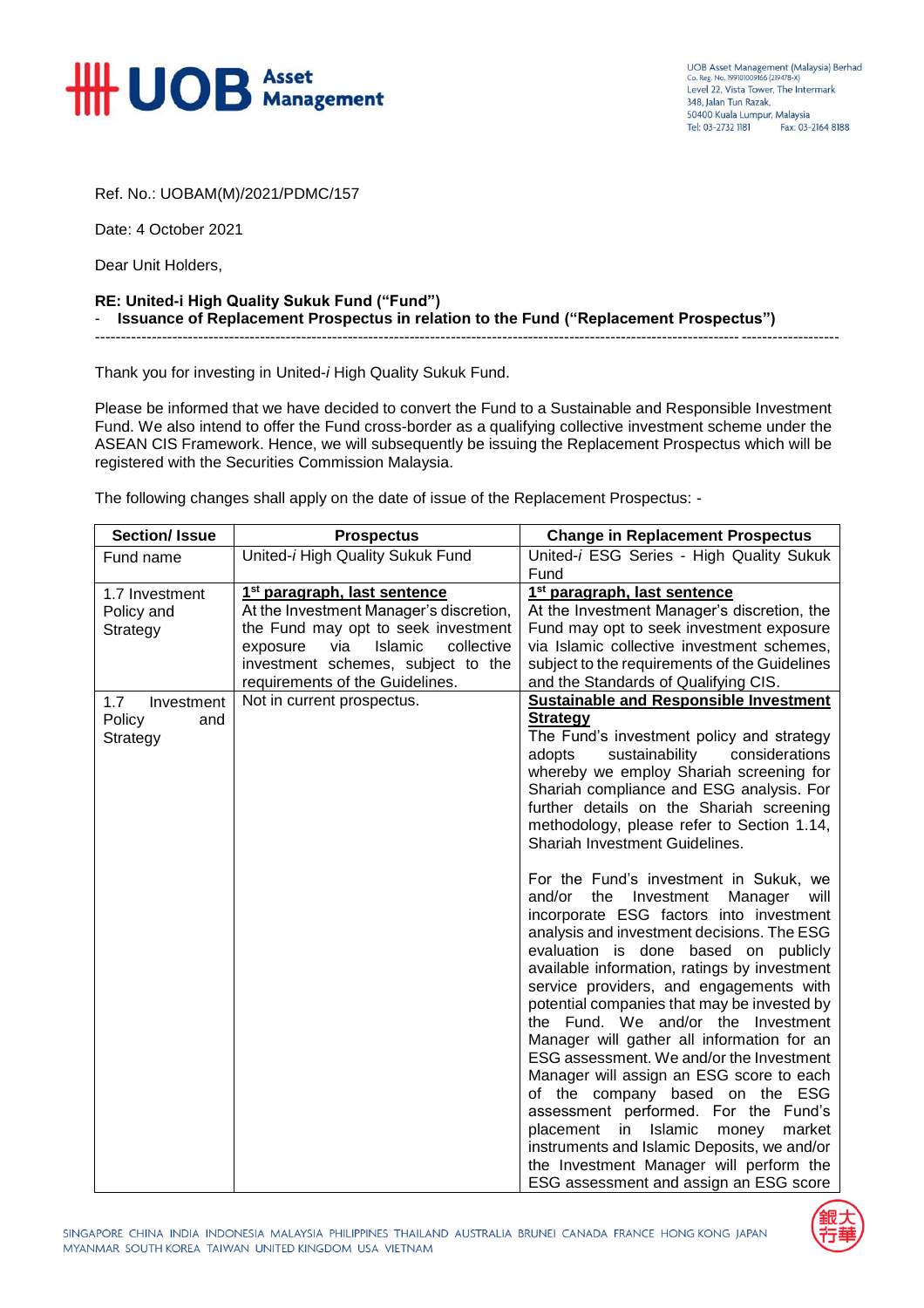

|                                                  |                                                                                                                                                                                                                | to the issuer or Financial Institution. We<br>and/or<br>the<br>Investment<br>Manager<br>will<br>continuously<br>monitor and review<br>the<br>companies that the Fund invests in. For<br>Islamic collective investment schemes, we<br>and/or the Investment Manager will rely on<br>the ESG methodology of the said Islamic<br>collective investment schemes.                                                                                                                                                                                                                                                                                                                                                                                                                                                                                                                                                                                                                                                                                                                                       |
|--------------------------------------------------|----------------------------------------------------------------------------------------------------------------------------------------------------------------------------------------------------------------|----------------------------------------------------------------------------------------------------------------------------------------------------------------------------------------------------------------------------------------------------------------------------------------------------------------------------------------------------------------------------------------------------------------------------------------------------------------------------------------------------------------------------------------------------------------------------------------------------------------------------------------------------------------------------------------------------------------------------------------------------------------------------------------------------------------------------------------------------------------------------------------------------------------------------------------------------------------------------------------------------------------------------------------------------------------------------------------------------|
|                                                  |                                                                                                                                                                                                                | We and/or the Investment Manager will<br>review the Fund's portfolio periodically to<br>ensure the investments of the Fund are<br>consistent with our investment analysis and<br>investment decisions of ESG factors. This is<br>to ensure the investments of the Fund are<br>consistent<br>with<br>the<br>sustainability<br>considerations adopted by the Fund and the<br>overall impact of the investments of the Fund<br>with the SRI strategies are not inconsistent<br>with any other sustainability considerations.<br>lf.<br>the<br>Fund's<br>investments<br>become<br>inconsistent<br>with<br>the<br>sustainability<br>considerations of the Fund, the said<br>investments shall be disposed within three<br>(3) months. However, the Fund may hold on<br>the investments for more than three (3)<br>months in the event that the market value of<br>the investments is below the original<br>investment costs. Once the market value of<br>the investments held exceeds or is equal to<br>the original investment costs, the Fund will<br>dispose the investment in an orderly<br>manner. |
| 1.12<br>Permitted<br>Investments                 | MYR-denominated Sukuk traded in<br>1.<br>or under the rules of an Eligible<br>Market;<br>5.<br>All types of Islamic collective<br>investment schemes; and                                                      | MYR-denominated Sukuk traded in or<br>1.<br>under the rules of an Eligible Market. For<br>listed Sukuk, it must be traded in an<br>exchange that is a member of World<br>Federations of Exchange;<br>All types of Islamic collective investment<br>5.                                                                                                                                                                                                                                                                                                                                                                                                                                                                                                                                                                                                                                                                                                                                                                                                                                              |
|                                                  |                                                                                                                                                                                                                | which<br>schemes<br>comply<br>to<br>the<br>requirements of the Guidelines and the<br>Standards of Qualifying CIS; and                                                                                                                                                                                                                                                                                                                                                                                                                                                                                                                                                                                                                                                                                                                                                                                                                                                                                                                                                                              |
| 1.13 Investment<br>Restrictions<br>and<br>Limits | value<br>the<br>Fund's<br>1.<br>The<br>of<br>investments in Sukuk issued by<br>any single issuer must not<br>exceed 20% of the Fund's NAV.<br>This single issuer limit may be<br>increased to 30% if the Sukuk | The aggregate value of the Fund's<br>1.<br>investments in Sukuk or Islamic<br>money market instruments issued by<br>a single issuer must not exceed 10%<br>of the Fund's NAV.                                                                                                                                                                                                                                                                                                                                                                                                                                                                                                                                                                                                                                                                                                                                                                                                                                                                                                                      |
|                                                  | are rated by any domestic or<br>global rating agency to be of the<br>best quality and offer highest<br>safety for timely payment of profit<br>and principal.                                                   | The value of the Fund's placement in<br>2.<br>Islamic Deposits with any single<br>Financial Institution must not exceed<br>20% of the Fund's NAV.                                                                                                                                                                                                                                                                                                                                                                                                                                                                                                                                                                                                                                                                                                                                                                                                                                                                                                                                                  |
|                                                  |                                                                                                                                                                                                                | In the case where the Fund invests in<br>3.<br>the following assets, the limit in clause                                                                                                                                                                                                                                                                                                                                                                                                                                                                                                                                                                                                                                                                                                                                                                                                                                                                                                                                                                                                           |

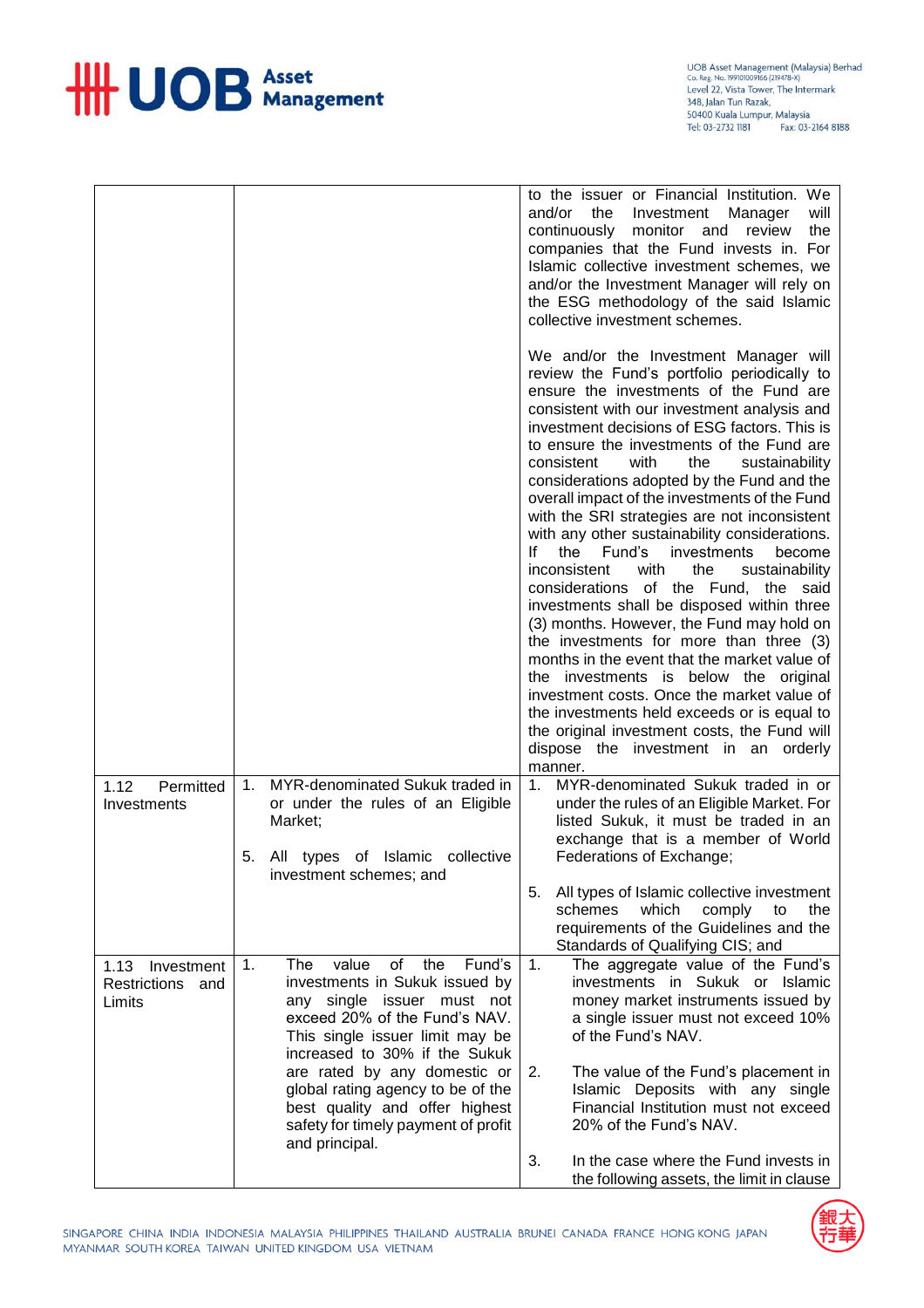

UOB Asset Management (Malaysia) Berhad<br>Co. Reg. No. 199101009166 (219478-X)<br>Level 22, Vista Tower, The Intermark<br>348, Jalan Tun Razak, 50400 Kuala Lumpur, Malaysia Tel: 03-2732 1181 Fax: 03-2164 8188

|  | 2. | of the<br><b>The</b><br>value<br>Fund's<br>placement in Islamic Deposits<br>with any single institution must<br>not exceed 20% of the Fund's<br>NAV.                                                                                                                                                                                                                    |    | 1 and clause 2 above is lowered to<br>$5%$ :<br>(a) Islamic Deposits placed with<br>unrated or non-investment grade<br>Financial Institution; and<br>(b) Sukuk or Islamic money market                                                                                                                                |
|--|----|-------------------------------------------------------------------------------------------------------------------------------------------------------------------------------------------------------------------------------------------------------------------------------------------------------------------------------------------------------------------------|----|-----------------------------------------------------------------------------------------------------------------------------------------------------------------------------------------------------------------------------------------------------------------------------------------------------------------------|
|  | 3. | value<br>of the<br>Fund's<br>The<br>investments in Sukuk issued by<br>any one group of companies<br>must not exceed 30% of the<br>Fund's NAV.                                                                                                                                                                                                                           |    | instruments not dealt in an<br>Eligible Market or issued by an<br>unrated or non-investment grade<br>issuing body.                                                                                                                                                                                                    |
|  | 4. | Islamic<br>For investment in<br>derivatives:<br>(a) the exposure<br>the<br>to<br>underlying assets must not<br>exceed the<br>investment<br>spread limits stipulated in<br>the Guidelines;                                                                                                                                                                               |    | Notwithstanding clause 3(b), we may<br>rely on the rating of an unrated or<br>non-investment<br>grade<br>issuer's<br>parent company or<br>guarantor<br>provided that an explicit guarantee<br>by the parent company or the<br>guarantor for the issuer is in place.                                                   |
|  |    | (b) the value of the Fund's OTC<br>Islamic<br>derivative<br>transaction with any single<br>counterparty<br>must<br>not<br>exceed 10% of the Fund's<br>NAV; and                                                                                                                                                                                                          | 4. | For investment in Islamic derivatives:<br>(a) the exposure to the underlying<br>assets must not exceed the<br>investment<br>limits<br>spread<br>stipulated in the Guidelines;<br>(b) the counter-party of an OTC                                                                                                      |
|  |    | (c) the Fund's exposure from<br>Islamic derivatives position<br>should not exceed the<br>Fund's NAV at all times.                                                                                                                                                                                                                                                       |    | Islamic derivative is a Financial<br>Institution with a minimum long-<br>term rating provided by any<br>domestic or global rating agency<br>that indicates strong capacity for                                                                                                                                        |
|  | 5. | The aggregate value of the<br>Fund's investments in Shariah-<br>transferable<br>compliant<br>securities.<br>Islamic<br>money<br>market instruments,<br><b>Islamic</b><br>Deposits and OTC<br>Islamic<br>derivatives issued by or placed<br>with, as the case may be, any<br>single issuer/ Financial<br>Institution must not exceed 25%<br>of the Fund's NAV. Where the |    | timely payment of financial<br>obligations; and<br>(c) the value of the Fund's OTC<br>Islamic derivative transaction<br>with any single counter-party<br>with a minimum long-term rating<br>of investment grade must not<br>exceed 10% of the Fund's NAV.<br>In any other case, the limit is 5%<br>of the Fund's NAV. |
|  |    | single issuer limit is increased to<br>30% pursuant to item 1 above,<br>the aggregate value of the<br>Fund's investments must not<br>exceed 30% of the Fund's NAV.                                                                                                                                                                                                      | 5. | The aggregate value of the Fund's<br>investments in Sukuk, Islamic money<br>market instruments, Islamic Deposits<br>and OTC Islamic derivatives issued<br>by or placed with, as the case may                                                                                                                          |
|  | 6. | The value of the Fund's<br>investments in units/shares of<br><b>Islamic</b><br>collective<br>any<br>investment scheme must not<br>exceed 20% of the Fund's NAV.                                                                                                                                                                                                         |    | be, any single business group, must<br>not exceed 20% of the Fund's NAV.<br>For the purpose of this clause, a<br>business group refers to a body, its<br>subsidiaries, fellow subsidiaries,<br>holding body, and ultimate holding<br>body.                                                                            |
|  | 7. | The Fund's<br>investments in<br>Sukuk must not exceed 20% of                                                                                                                                                                                                                                                                                                            | 6. | The Fund may invest up to 15% of<br>the Fund's NAV in aggregate in                                                                                                                                                                                                                                                    |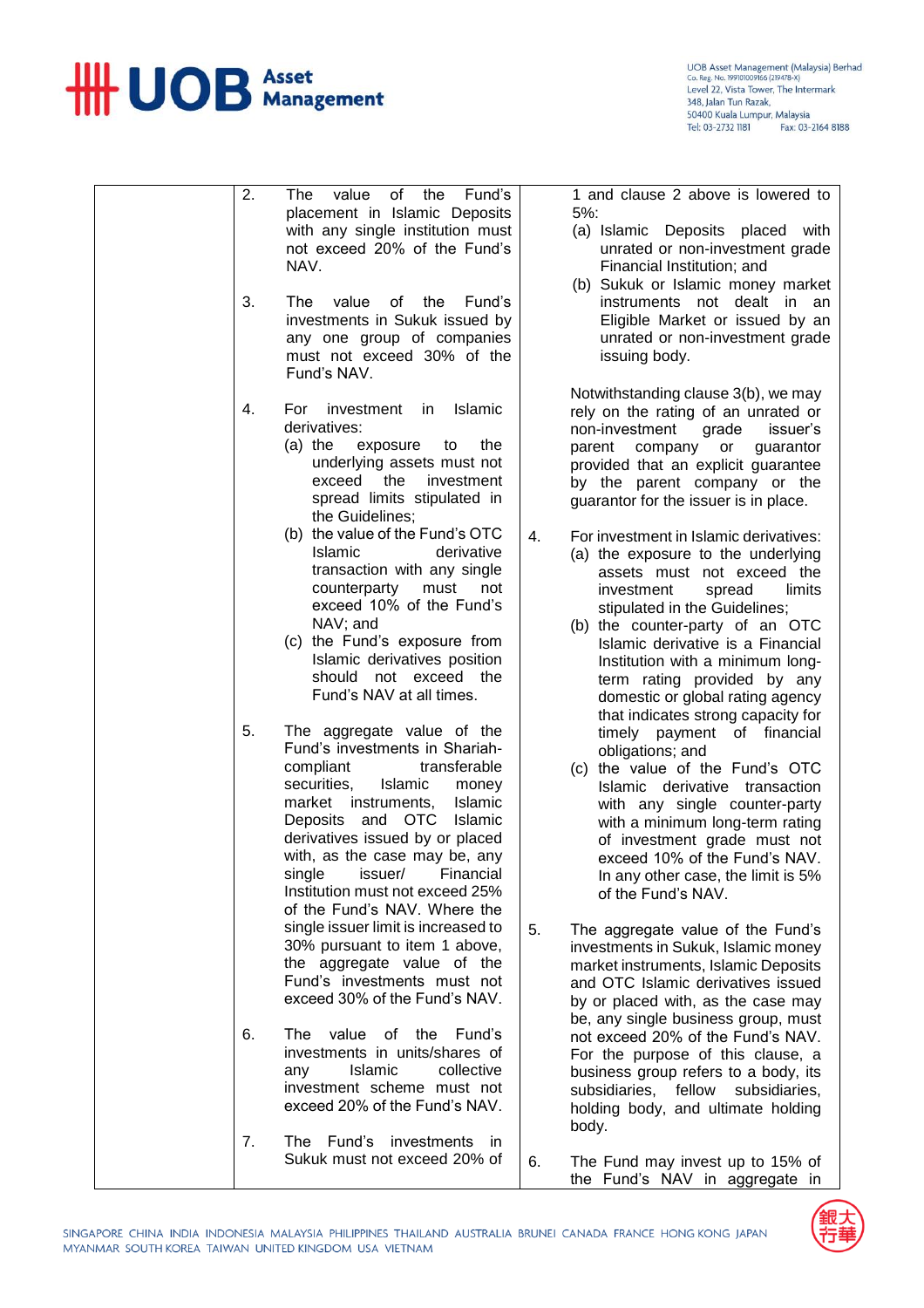

UOB Asset Management (Malaysia) Berhad<br>Co. Reg. No. 199101009166 (219478-X) Level 22, Vista Tower, The Intermark 348, Jalan Tun Razak 50400 Kuala Lumpur, Malaysia Tel: 03-2732 1181 Fax: 03-2164 8188

the Sukuk issued by any single issuer.

- 8. The Fund's investments in<br>Islamic monev market money instruments must not exceed 10% of the instruments issued by any single issuer. However, this limit does not apply to<br>Islamic money market money market instruments that do not have a pre-determined issue size.
- 9. The Fund's investments in Islamic collective investment schemes must not exceed 25% of the units/shares in any one Islamic collective investment scheme.

Sukuk or Islamic money market instruments issued by a single body if the issuing body or the guarantor of the Sukuk or Islamic money market instruments is a government or sovereign or central bank with an international long-term issuer rating of investment grade. However, if the issuing body or the guarantor of the Sukuk or Islamic money market instruments is the Malaysian government or Bank Negara Malaysia, the Fund may invest up to 35% of the Fund's NAV in aggregate in Sukuk or Islamic money market instruments. For the avoidance of doubt, government or sovereign or central bank Sukuk with an international long-term rating that is of non-investment grade will be subject to the 5% limit in clause 3 above.

- 7. The aggregate value of the Fund's investments in:
	- (a) Islamic Deposits placed with unrated or non-investment grade Financial Institution;
	- (b) Sukuk or Islamic money market instruments not dealt in an Eligible Market or issued by an unrated or non-investment grade issuing body; and
	- (c) OTC Islamic derivatives with non-investment grade or unrated counterparty

must not exceed 15% of the Fund's NAV. However, this aggregate limit does not apply to Islamic Deposits, Sukuk or Islamic money market instruments or OTC Islamic derivatives where the:

- (i) Financial Institution, issuing body or counterparty is rated investment grade only with a national rating scale; and
- (ii) the jurisdiction in which the issuing body or counterparty is domiciled has a sovereign credit rating that is at least investment grade.
- 8. The value of the Fund's investments in units of each Islamic Qualifying CIS or Islamic non-Qualifying CIS

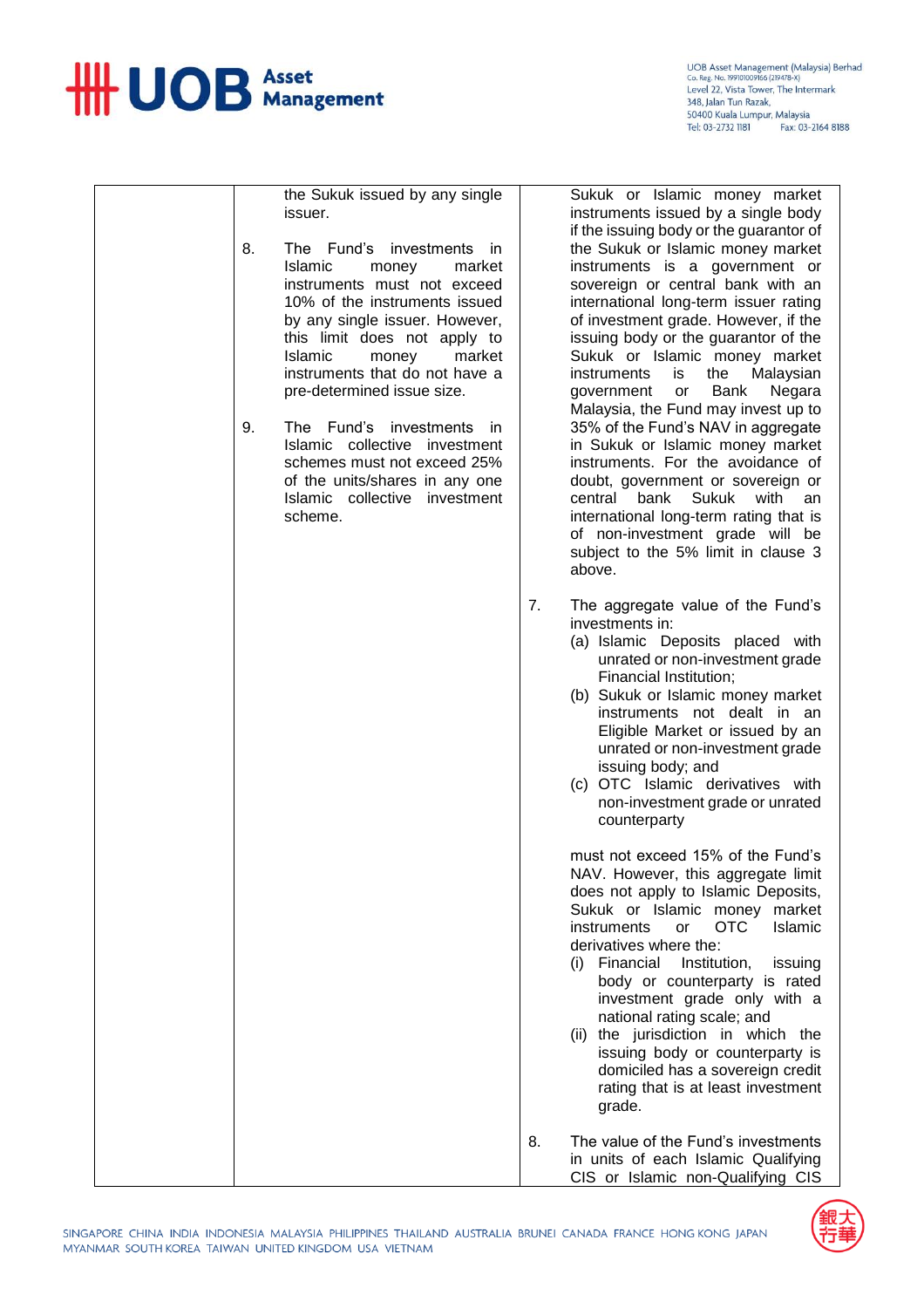

UOB Asset Management (Malaysia) Berhad<br>Co. Reg. No. 199101009166 (219478-X)<br>Level 22, Vista Tower, The Intermark<br>348, Jalan Tun Razak, 50400 Kuala Lumpur, Malaysia Tel: 03-2732 1181 Fax: 03-2164 8188

|  |         | authorised in signatory countries for<br>public offers must not exceed 10% of<br>the Fund's NAV.                                                                                                                                                                                                                                                                                                                                                                                                                                                                                                                                                                                                                                                                                                                                                                                                                                                                                                                                                                                                          |
|--|---------|-----------------------------------------------------------------------------------------------------------------------------------------------------------------------------------------------------------------------------------------------------------------------------------------------------------------------------------------------------------------------------------------------------------------------------------------------------------------------------------------------------------------------------------------------------------------------------------------------------------------------------------------------------------------------------------------------------------------------------------------------------------------------------------------------------------------------------------------------------------------------------------------------------------------------------------------------------------------------------------------------------------------------------------------------------------------------------------------------------------|
|  | 9.      | The value of the Fund's investment<br>in units of all Islamic non-Qualifying<br>CIS (excluding investment in units of<br>Islamic non-Qualifying CIS where the<br>invested assets are Islamic real<br>estate and/or Islamic real estate-<br>related, provided that the units of the<br>Islamic non-Qualifying CIS are listed<br>for quotation and traded on an<br>organised exchange in a signatory<br>country) must not exceed 30% of the<br>Fund's NAV.                                                                                                                                                                                                                                                                                                                                                                                                                                                                                                                                                                                                                                                  |
|  | 10.     | The Fund's investments in Sukuk<br>must not exceed 10% of the Sukuk<br>issued by any single issuer.                                                                                                                                                                                                                                                                                                                                                                                                                                                                                                                                                                                                                                                                                                                                                                                                                                                                                                                                                                                                       |
|  | 11.     | The Fund's investments in Islamic<br>money market instruments must not<br>exceed 10% of the instruments<br>issued by any single issuer.                                                                                                                                                                                                                                                                                                                                                                                                                                                                                                                                                                                                                                                                                                                                                                                                                                                                                                                                                                   |
|  | 12.     | The Fund's investments in Islamic<br>collective investment schemes must<br>not exceed 25% of the units/shares<br>in any one Islamic<br>collective<br>investment scheme.                                                                                                                                                                                                                                                                                                                                                                                                                                                                                                                                                                                                                                                                                                                                                                                                                                                                                                                                   |
|  | further | The above stated restrictions and limits shall<br>be complied with at all times based on the<br>most up-to-date value of the Fund's assets.<br>However, a 5% allowance in excess of any<br>restriction or limit may be permitted where<br>the restriction or limit is breached through<br>the appreciation or depreciation in the NAV<br>of the Fund (as a result of an appreciation or<br>depreciation in value of the Fund's assets or<br>as a result of the redemption of Units or<br>payment made out of the Fund). Once the<br>relevant restriction or limit is breached, no<br>acquisitions<br>of the<br>particular<br>investment involved shall be made and we<br>should, within a reasonable period of not<br>more than three (3) months from the date of<br>the breach, take all necessary steps and<br>actions to rectify the breach. In addition, we<br>shall inform the SC and the Trustee within<br>three (3) Business Days after we become<br>aware of such breach, except in the event of<br>any breach of the investment limits that is not<br>the consequence of an investment decision. |